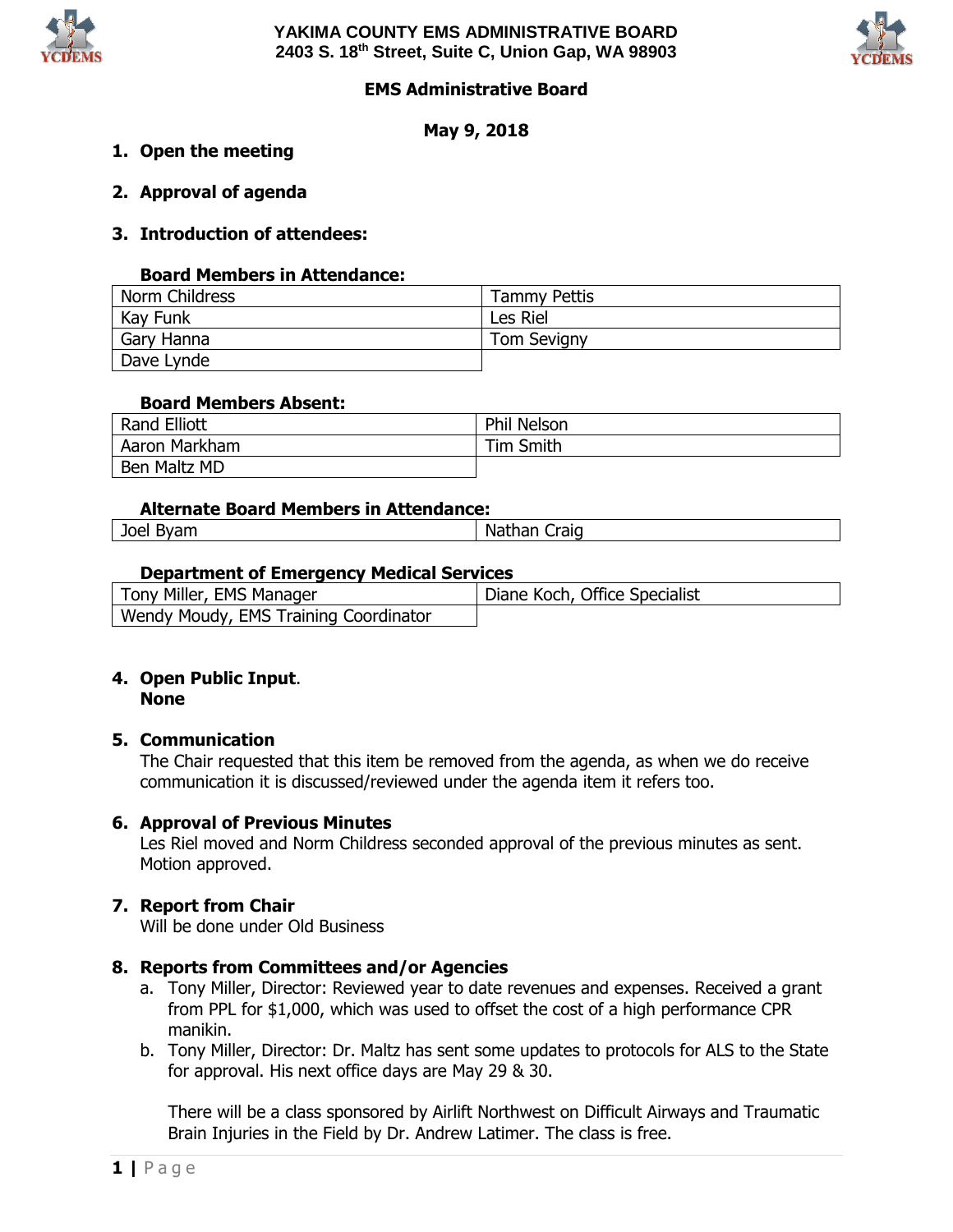

## **YAKIMA COUNTY EMS ADMINISTRATIVE BOARD 2403 S. 18th Street, Suite C, Union Gap, WA 98903**



c. Wendy Moudy, Training Coordinator: The EMT Course is done and we are in testing phase. Out of 11 students who tested 9 passed on the first attempt. One candidate was near passing.

# **9. Old Business**

a. Levy distribution: An email from County Commissioner Elliott was reviewed. He requested a consensus of all participants.

Discussion followed that the cities would need to be contacted individually for input and that they do have ample opportunity to attend meetings, but do not. Les Riel moved to forward to Craig Warner the requested change to the levy. Gary Hanna seconded.

b. Department Review

A survey was sent to 415 providers and 66 responses were received. The survey was reviewed and discussion followed.

Administrative Board Review of 45 emails sent 12 responses were received. The survey was reviewed and discussion followed.

The concern most often voiced was about combining the Office of Emergency Management Services and the Department of Emergency Medical Services.

The Chair will put together a report and send it out to the group for administration and training. This report will be sent to the county commissioner and point out that the commissioners failed to attend meetings.

## **10. New Business**

- a. OEM/EMS Merger Tony Miller, Director reported on the benefits of merging the 2 offices.
	- There would be additional training opportunities with no additional costs.
	- It would stabilize both departments and offer better services to all of the cities and districts.
	- A successorship would be implemented as there are very capable people in both offices.
	- The proposed organization chart was presented. A position would be created at the EMS office, and that person would be the assistant to the training coordinator and would also be available to teach. The training coordinator would be reclassified as a supervisor and would no longer earn over time.
	- The County Commissioners would like input from EMS Administrative Board before combining the offices.
	- The director's salary would be 70% from OEM and 30% from EMS. This does not mean his time will be 70% OEM and 30% EMS. It will be fluid and depend on the needs of the department.
	- The savings from the director's salary would be used to offset the cost of the new position.

Discussion followed.

# **11.For the Good of the Order –** None.